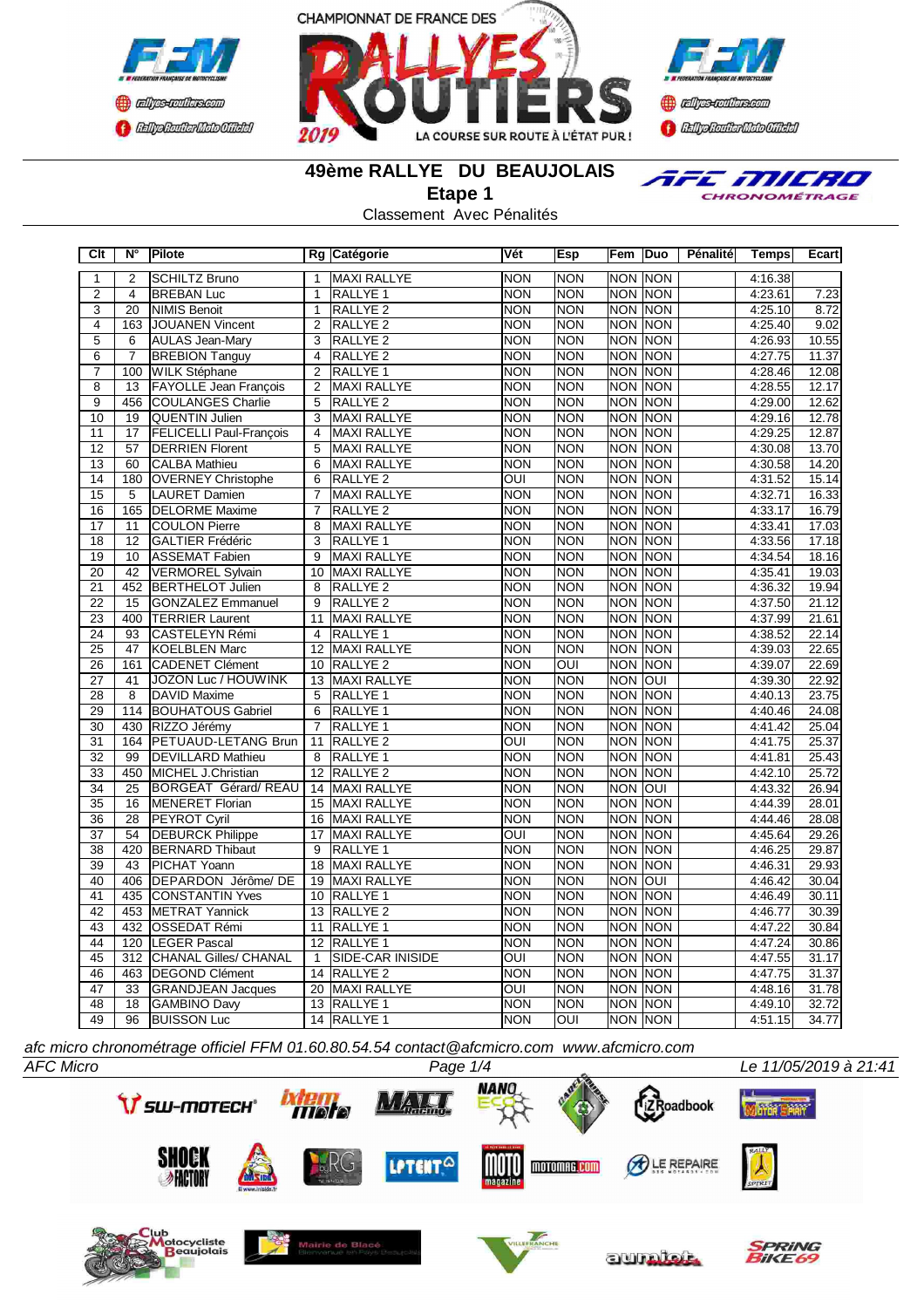





### 49ème RALLYE DU BEAUJOLAIS

Etape 1

#### Classement Avec Pénalités



| $\overline{\text{C}}$ lt | $\overline{\mathsf{N}^{\circ}}$ | Pilote                        |                 | Rg Catégorie            | Vét                     | <b>Esp</b>              | Fem                     | Duo            | Pénalité         | Temps                        | Ecart              |
|--------------------------|---------------------------------|-------------------------------|-----------------|-------------------------|-------------------------|-------------------------|-------------------------|----------------|------------------|------------------------------|--------------------|
| 50                       | 97                              | <b>BRUN Eudes</b>             | 15              | <b>RALLYE 1</b>         | <b>NON</b>              | <b>NON</b>              | <b>NON NON</b>          |                |                  | 4:52.19                      | 35.81              |
| 51                       |                                 | 465 DEBIZE Grégory            | 15              | RALLYE <sub>2</sub>     | <b>NON</b>              | <b>NON</b>              |                         | <b>NON NON</b> |                  | 4:54.18                      | 37.80              |
| $\overline{52}$          | 105                             | <b>SIMONNET Hervé</b>         | 16              | <b>RALLYE 1</b>         | $\overline{\text{out}}$ | <b>NON</b>              |                         | <b>NON NON</b> |                  | 4:54.33                      | 37.95              |
| 53                       | 426                             | <b>SARBONI Julien / TRCOT</b> | 17              | RALLYE <sub>1</sub>     | <b>NON</b>              |                         | NON OUI                 |                |                  | 4:54.76                      | 38.38              |
| 54                       |                                 | 320 BOYER Thierry/BENETIE     | 2               | SIDE-CAR INISIDE        | $\overline{\text{OUI}}$ | <b>NON</b>              |                         | <b>NON NON</b> |                  | 4:54.96                      | 38.58              |
| 55                       |                                 | 427 PARTARRIEU Quentin        | 18              | RALLYE <sub>1</sub>     | <b>NON</b>              | $\overline{\text{OUI}}$ |                         | <b>NON NON</b> |                  | 4:54.99                      | 38.61              |
| 56                       | 177                             | <b>BONFILS Jérémy</b>         | 16              | RALLYE <sub>2</sub>     | <b>NON</b>              | <b>NON</b>              |                         | <b>NON NON</b> |                  | 4:56.07                      | 39.69              |
| $\overline{57}$          |                                 | 433 DESPRAS Martial           |                 | 19 RALLYE 1             | <b>NON</b>              | <b>NON</b>              |                         | <b>NON NON</b> | $\overline{7.5}$ | 4:56.26                      | 39.88              |
| 58                       |                                 | 104 PREUDHOMME Benjami        | 20              | RALLYE <sub>1</sub>     | <b>NON</b>              | OUI                     |                         | <b>NON NON</b> |                  | 4:56.53                      | 40.15              |
| 59                       |                                 | 425 AULAS Cyril               | $\overline{21}$ | <b>RALLYE 1</b>         | <b>NON</b>              | <b>NON</b>              |                         | <b>NON NON</b> |                  | 4:56.62                      | 40.24              |
| 60                       |                                 | 238  ROUTHIER Florent         | $\mathbf{1}$    | RALLYE <sub>3</sub>     | <b>NON</b>              | <b>NON</b>              | <b>NON</b>              | <b>NON</b>     |                  | 4:57.09                      | 40.71              |
| 61                       | 94                              | <b>LARUE Gilles</b>           | 22              | RALLYE <sub>1</sub>     | OUI                     | <b>NON</b>              |                         | NON NON        |                  | 4:57.32                      | 40.94              |
| 62                       |                                 | 410 ROUX Nicolas              | 21              | <b>MAXI RALLYE</b>      | <b>NON</b>              | <b>NON</b>              |                         | NON NON        |                  | 4:58.01                      | 41.63              |
| 63                       |                                 | 123 MOREAU Loane              | 23              | RALLYE <sub>1</sub>     | <b>NON</b>              | <b>NON</b>              | <b>NON</b>              | <b>NON</b>     |                  | 5:01.00                      | 44.62              |
| 64                       |                                 | 174 BEAUCOUD Andy             | 17              | RALLYE <sub>2</sub>     | <b>NON</b>              | <b>NON</b>              |                         | <b>NON NON</b> |                  | 5:02.14                      | 45.76              |
| 65                       |                                 | 124 CHAPAS Tom                | 24              | <b>RALLYE 1</b>         | <b>NON</b>              | <b>NON</b>              | <b>NON</b>              | <b>NON</b>     |                  | 5:02.30                      | 45.92              |
| 66                       | 434                             | GUERRIN Jérémy                | 25              | RALLYE <sub>1</sub>     | <b>NON</b>              | <b>NON</b>              |                         | <b>NON NON</b> |                  | 5:03.52                      | 47.14              |
| 67                       |                                 | 240 COURTAUD Mathias          | $\overline{2}$  | RALLYE <sub>3</sub>     | <b>NON</b>              | OUI                     | <b>NON</b>              | <b>NON</b>     |                  | 5:03.71                      | 47.33              |
| 68                       |                                 | 322 CAPDEVILLE Vincent/LA     | 3               | SIDE-CAR INISIDE        | <b>NON</b>              | <b>NON</b>              |                         | <b>NON NON</b> |                  | 5:03.99                      | 47.61              |
| 69                       |                                 | 113 GROSSE Johann             | 26              | RALLYE <sub>1</sub>     | <b>NON</b>              | <b>NON</b>              |                         | <b>NON NON</b> |                  | 5:04.63                      | 48.25              |
| 70                       |                                 | 404   DOUX Vincent            | 22              | <b>MAXI RALLYE</b>      | <b>NON</b>              | <b>NON</b>              |                         | <b>NON NON</b> |                  | 5:05.80                      | 49.42              |
| 71                       | 272                             | <b>VERICEL Pascal</b>         | $\mathbf{1}$    | <b>ANCIENNES</b>        | <b>NON</b>              | <b>NON</b>              |                         | <b>NON NON</b> |                  | 5:05.85                      | 49.47              |
| $\overline{72}$          |                                 | 424 BOISSERIE Philippe        | 23              | MAXI RALLYE             | <b>NON</b>              | <b>NON</b>              |                         | <b>NON NON</b> |                  | 5:06.58                      | 50.20              |
| 73                       |                                 | 403 CHOULIER Cédric           | 24              | MAXI RALLYE             | <b>NON</b>              | <b>NON</b>              |                         | NON NON        | 7.5              | 5:07.17                      | 50.79              |
| $\overline{74}$          |                                 | 168 STEPHAN Pierre            | 18              | RALLYE <sub>2</sub>     | <b>NON</b>              | <b>NON</b>              |                         | <b>NON NON</b> |                  | 5:08.05                      | $\overline{51.67}$ |
| 75                       |                                 | 116 DEWAS Albert              | 27              | RALLYE <sub>1</sub>     | <b>NON</b>              | <b>NON</b>              | <b>NON</b>              | <b>NON</b>     |                  | 5:08.81                      | $\overline{52.43}$ |
| 76                       |                                 | 317 BACON Franck/CHOPAR       | $\overline{4}$  | <b>SIDE-CAR INISIDE</b> | <b>NON</b>              | <b>NON</b>              |                         | <b>NON NON</b> |                  | 5:09.30                      | 52.92              |
| $\overline{77}$          |                                 | 290 DAVAL Johan               | $\overline{1}$  | <b>CLASSIQUES</b>       | <b>NON</b>              | <b>NON</b>              |                         | <b>NON NON</b> |                  | 5:09.54                      | 53.16              |
| 78                       |                                 | 101 BACCA Ricardo             | 28              | <b>RALLYE 1</b>         | <b>NON</b>              | <b>NON</b>              |                         | NON NON        |                  | 5:09.91                      | 53.53              |
| 79                       |                                 | 416 BAUDIN Guilhem            | $\overline{25}$ | <b>MAXI RALLYE</b>      | <b>NON</b>              | <b>NON</b>              |                         | <b>NON NON</b> |                  | 5:11.26                      | 54.88              |
| 80                       |                                 | 130 BAUMGARTNER Jérôme        | 29              | RALLYE <sub>1</sub>     | <b>NON</b>              | <b>NON</b>              | <b>NON</b>              | <b>NON</b>     |                  | 5:11.56                      | 55.18              |
| 81                       | 241                             | <b>GROLAND Raphaël</b>        | 3               | RALLYE <sub>3</sub>     | $\overline{\text{OUI}}$ | <b>NON</b>              |                         | <b>NON NON</b> |                  | 5:12.21                      | 55.83              |
| 82                       |                                 | 415 GERMAIN Nicolas/OLLIE     | 26              | MAXI RALLYE             | <b>NON</b>              | <b>NON</b>              | <b>NON</b>              | loui           |                  | 5:12.54                      | 56.16              |
| 83                       |                                 | 162 DUPUIS Valéryane          | 19              | <b>RALLYE 2</b>         | <b>NON</b>              | <b>NON</b>              | <b>OUI</b>              | <b>NON</b>     |                  | 5:13.20                      | 56.82              |
| 84                       |                                 | 329 CHOIN A./ BORDAS Patr     | 5               | <b>SIDE-CAR INISIDE</b> | $\overline{\text{OUI}}$ | <b>NON</b>              |                         | <b>NON NON</b> |                  | 5:13.60                      | $\overline{57.22}$ |
| 85                       |                                 | 306 MARTIN Alexandre          | 2               | <b>CLASSIQUES</b>       | <b>NON</b>              | <b>NON</b>              |                         | <b>NON NON</b> |                  | 5:13.84                      | 57.46              |
| 86                       | 91                              | <b>GRATIOT Caroline</b>       | $\overline{30}$ | RALLYE <sub>1</sub>     | <b>NON</b>              | loui                    | $\overline{\text{OUI}}$ | <b>NON</b>     |                  | 5:15.45                      | 59.07              |
| 87                       |                                 | 109 FRANCOIS Nicolas          | 31              | RALLYE <sub>1</sub>     | <b>NON</b>              | <b>NON</b>              | <b>NON NON</b>          |                |                  | 5:15.69                      | 59.31              |
| $\overline{88}$          |                                 | 175 CAILLOT Eric              | $\overline{20}$ | <b>RALLYE 2</b>         | $\overline{\text{OUI}}$ | <b>NON</b>              | <b>NON NON</b>          |                |                  | 5:16.68 1:00.30              |                    |
| 89                       | 44                              | <b>BASELLO Florent</b>        | 27              | MAXI RALLYE             | <b>NON</b>              | <b>NON</b>              |                         | <b>NON NON</b> |                  | 5:16.71 1:00.33              |                    |
| 90                       | 107                             | MATHIEU Sylvain               | 32              | RALLYE <sub>1</sub>     | <b>NON</b>              | <b>NON</b>              | <b>NON</b>              | <b>NON</b>     |                  | 5:17.45 1:01.07              |                    |
| 91                       |                                 | 402   FORNI Mathieu           | 28              | <b>MAXI RALLYE</b>      | <b>NON</b>              | <b>NON</b>              | <b>NON</b>              | <b>NON</b>     |                  | $\overline{5:17.46}$ 1:01.08 |                    |
| 92                       | 31                              | <b>POTIER Guillaume</b>       | 29              | MAXI RALLYE             | <b>NON</b>              | <b>NON</b>              |                         | NON NON        |                  | 5:17.69 1:01.31              |                    |
| 93                       |                                 | 296 PIGEAT Richard            | 3               | <b>CLASSIQUES</b>       | OUI                     | <b>NON</b>              | <b>NON</b>              | <b>NON</b>     |                  | 5:19.06 1:02.68              |                    |
| 94                       |                                 | 315  LEPAGE Pauline/ LEPAG    | 6               | SIDE-CAR INISIDE        | <b>NON</b>              | <b>NON</b>              | OUI                     | <b>NON</b>     |                  | $5:20.76$ 1:04.38            |                    |
| 95                       |                                 | 457 COMBES Emmanuel           | 21              | RALLYE <sub>2</sub>     | OUI                     | <b>NON</b>              | <b>NON</b>              | <b>NON</b>     |                  | 5:21.07 1:04.69              |                    |
| 96                       |                                 | 292 FORTIN Eric               | $\overline{4}$  | <b>CLASSIQUES</b>       | <b>NON</b>              | <b>NON</b>              | <b>NON</b>              | <b>NON</b>     |                  | 5:22.43                      | 1:06.05            |
| 97                       |                                 | 462 FELLMANN Eddy             | $\overline{22}$ | <b>RALLYE 2</b>         | <b>NON</b>              | <b>NON</b>              |                         | <b>NON NON</b> | 7.5              | 5:22.65 1:06.27              |                    |
| 98                       |                                 | 409   OLSCHEWSKI William      | 30              | <b>MAXI RALLYE</b>      | <b>NON</b>              | <b>NON</b>              |                         | <b>NON NON</b> |                  | 5:23.06 1:06.68              |                    |

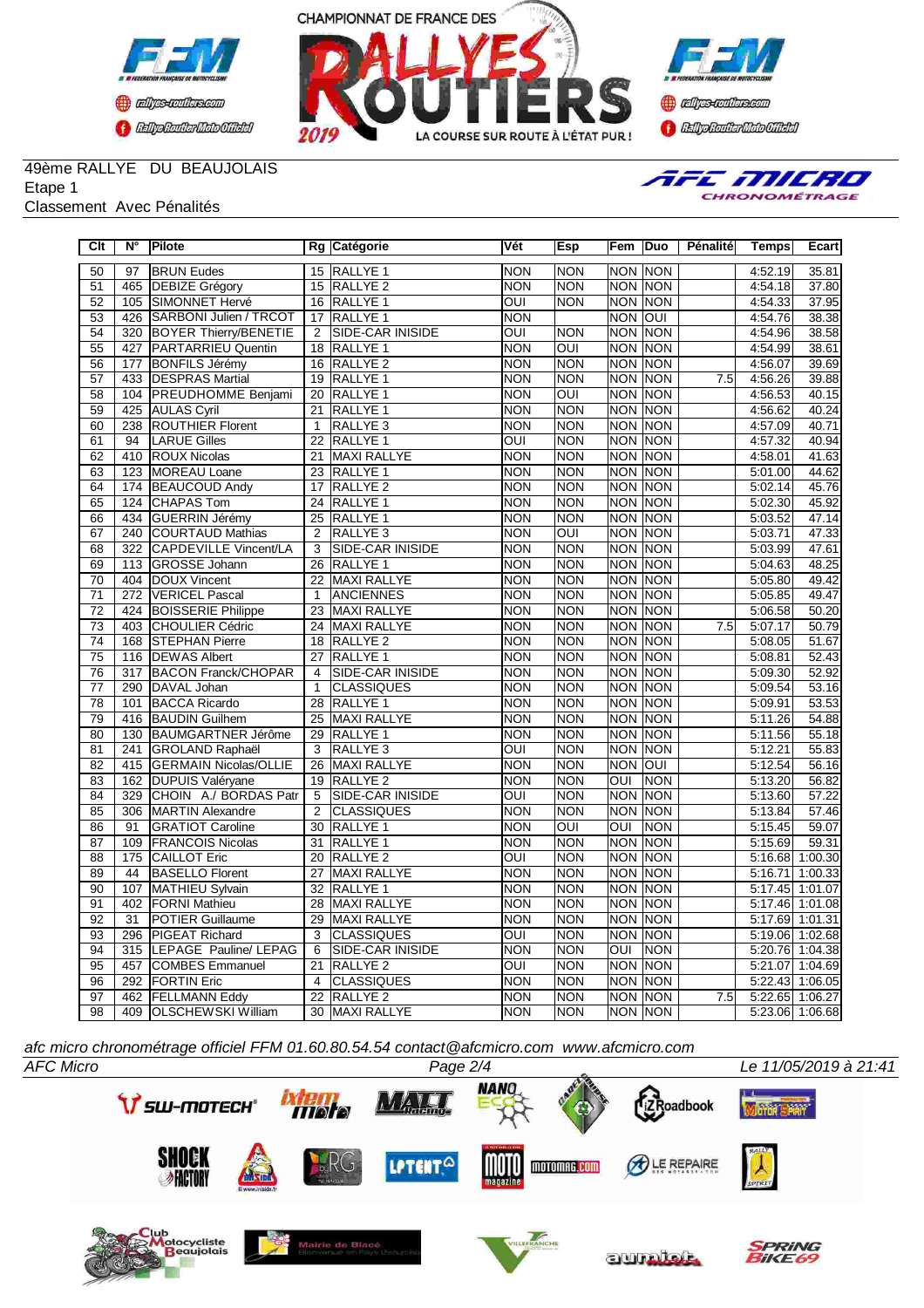



**Confederation Complementation** 

## 49ème RALLYE DU BEAUJOLAIS

Etape 1

#### Classement Avec Pénalités



| Clt              | N°               | Pilote                        |                | Rg Catégorie            | Vét        | Esp        | Fem            | Duo            | Pénalité | <b>Temps</b>    | Ecart           |
|------------------|------------------|-------------------------------|----------------|-------------------------|------------|------------|----------------|----------------|----------|-----------------|-----------------|
| 99               | 428              | <b>BARTOLO Cédric</b>         |                | 33 RALLYE 1             | <b>NON</b> | <b>NON</b> | NON NON        |                |          | 5:23.10         | 1:06.72         |
| 100              | 332              | <b>BOUDIER Christophe/ M</b>  | $\overline{7}$ | <b>SIDE-CAR INISIDE</b> | OUI        | <b>NON</b> |                | NON NON        |          | 5:23.37         | 1:06.99         |
| 101              | 423              | MAZUE Jérémy/ CHAZA           | 34             | <b>RALLYE 1</b>         | <b>NON</b> | <b>NON</b> | <b>NON OUI</b> |                |          | 5:23.47         | 1:07.09         |
| 102              | 293              | DURIS Jean-Luc                | 5              | <b>CLASSIQUES</b>       | <b>NON</b> | <b>NON</b> |                | NON NON        |          | 5:24.14         | 1:07.76         |
| 103              | 436              | MARTINIEN Simon               | 35             | RALLYE <sub>1</sub>     | <b>NON</b> | OUI        |                | NON NON        |          | 5:24.18 1:07.80 |                 |
| 104              | 167              | MOLINET Denis                 | 23             | RALLYE <sub>2</sub>     | OUI        | <b>NON</b> |                | NON NON        |          | 5:25.11 1:08.73 |                 |
| 105              | 172              | <b>SCHMUCK Patrick</b>        | 24             | <b>RALLYE 2</b>         | OUI        | <b>NON</b> | <b>NON</b>     | <b>NON</b>     |          | 5:27.66         | 1:11.28         |
| 106              | 30               | MOTTAZ Rémi                   | 31             | <b>MAXI RALLYE</b>      | <b>NON</b> | <b>NON</b> | <b>NON</b>     | <b>NON</b>     |          | 5:28.06 1:11.68 |                 |
| 107              | 183              | <b>VINCENT Mathieu</b>        | 25             | RALLYE <sub>2</sub>     | <b>NON</b> | <b>NON</b> |                | NON NON        |          | 5:28.47         | 1:12.09         |
| 108              | 307              | <b>COLOMB Christophe</b>      | 6              | <b>CLASSIQUES</b>       | <b>NON</b> | <b>NON</b> |                | <b>NON NON</b> |          | 5:28.71         | 1:12.33         |
| 109              | 55               | <b>LAMOUR Marc</b>            | 32             | MAXI RALLYE             | <b>NON</b> | <b>NON</b> |                | NON NON        |          | 5:30.53 1:14.15 |                 |
| 110              | 493              | BROUDER Pol/SABOT V           | 8              | SIDE-CAR INISIDE        | <b>NON</b> | <b>NON</b> | <b>NON</b>     | <b>NON</b>     |          | 5:31.35 1:14.97 |                 |
| 111              | 316              | BERTHOMIEU Benoit /R          | 9              | SIDE-CAR INISIDE        | OUI        | <b>NON</b> |                | <b>NON NON</b> | 22.5     | 5:32.41 1:16.03 |                 |
| 112              |                  | 173   MESSEGHEM Christian     | 26             | RALLYE <sub>2</sub>     | OUI        | <b>NON</b> | <b>NON</b>     | <b>NON</b>     |          | 5:32.51 1:16.13 |                 |
| 113              | 236              | CRESCENCIO Pédro              | 4              | RALLYE <sub>3</sub>     | <b>NON</b> | <b>NON</b> | <b>NON</b>     | <b>NON</b>     |          | 5:33.97         | 1:17.59         |
| 114              | 169              | MANEUF Serge                  | 27             | RALLYE <sub>2</sub>     | OUI        | <b>NON</b> | <b>NON</b>     | <b>NON</b>     |          | 5:34.12         | 1:17.74         |
| 115              | 401              | FONTESSE Sébastien            | 33             | MAXI RALLYE             | <b>NON</b> | <b>NON</b> |                | NON NON        |          | 5:34.31         | 1:17.93         |
| 116              | 271              | <b>DUFOUR Marc</b>            | $\overline{2}$ | <b>ANCIENNES</b>        | OUI        | <b>NON</b> | <b>NON</b>     | <b>NON</b>     |          | 5:34.67         | 1:18.29         |
| 117              | 58               | <b>BOURGEOIS Frédéric</b>     | 34             | MAXI RALLYE             | <b>NON</b> | <b>NON</b> |                | NON NON        |          | 5:35.18 1:18.80 |                 |
| 118              | 487              | PELLOUX Cédric                | $\overline{7}$ | <b>CLASSIQUES</b>       | <b>NON</b> | <b>NON</b> | <b>NON</b>     | <b>NON</b>     |          | 5:36.70 1:20.32 |                 |
| 119              | 37               | <b>NOVET Thibaut</b>          | 35             | <b>MAXI RALLYE</b>      | <b>NON</b> | <b>NON</b> |                | <b>NON NON</b> |          | 5:37.61         | 1:21.23         |
| 120              | 261              | <b>COUDURIER Thierry</b>      | 3              | <b>ANCIENNES</b>        | <b>NON</b> | <b>NON</b> |                | NON NON        |          | 5:38.39 1:22.01 |                 |
| 121              | 115              | <b>DELACROIX Alain</b>        | 36             | <b>RALLYE 1</b>         | OUI        | <b>NON</b> |                | <b>NON NON</b> | 7.5      | 5:38.92 1:22.54 |                 |
| 122              | 422              | <b>FOURNIER Martial</b>       | 37             | RALLYE <sub>1</sub>     | <b>NON</b> | <b>NON</b> | <b>NON</b>     | <b>NON</b>     |          | 5:39.70 1:23.32 |                 |
| 123              | $\overline{311}$ | GUILHOT Frédéric/ FAN         | 10             | SIDE-CAR INISIDE        | <b>NON</b> | <b>NON</b> |                | <b>NON NON</b> |          | 5:40.38 1:24.00 |                 |
| 124              | 303              | CRESCENZO Sébastien           | 8              | <b>CLASSIQUES</b>       | <b>NON</b> | <b>NON</b> |                | NON NON        |          | 5:40.83         | 1:24.45         |
| 125              | 318              | COUDERC Gilles/COUD           | 11             | SIDE-CAR INISIDE        | <b>NON</b> | <b>NON</b> |                | <b>NON NON</b> |          | 5:41.24 1:24.86 |                 |
| 126              | 429              | PERO Stéphane/ PERO I         | 38             | <b>RALLYE 1</b>         | <b>NON</b> | <b>NON</b> | <b>NON OUI</b> |                |          | 5:42.05 1:25.67 |                 |
| 127              | $\overline{21}$  | <b>MAUREL</b> Eric            | 36             | <b>MAXI RALLYE</b>      | <b>NON</b> | <b>NON</b> | <b>NON NON</b> |                | 45.0     | 5:42.09 1:25.71 |                 |
| 128              | 483              | <b>GILLARD Quentin</b>        | $\overline{4}$ | <b>ANCIENNES</b>        | <b>NON</b> | <b>NON</b> |                | <b>NON NON</b> |          | 5:42.23 1:25.85 |                 |
| 129              | 486              | <b>BLANCHON Maurice</b>       | $\overline{9}$ | <b>CLASSIQUES</b>       | OUI        | <b>NON</b> | <b>NON</b>     | <b>NON</b>     |          | 5:42.30 1:25.92 |                 |
| 130              | 302              | <b>LETHENET Cyrille</b>       | 10             | <b>CLASSIQUES</b>       | <b>NON</b> | <b>NON</b> |                | <b>NON NON</b> |          | 5:43.20 1:26.82 |                 |
| 131              | 301              | <b>BUFFET Valentin/THOLLI</b> | 11             | <b>CLASSIQUES</b>       | <b>NON</b> | OUI        | <b>NON</b>     | loui           | 7.5      | 5:44.39 1:28.01 |                 |
| 132              | 414              | <b>FERREIRA Christophe</b>    | 37             | <b>MAXI RALLYE</b>      | <b>NON</b> | <b>NON</b> |                | NON NON        | 52.5     | 5:45.72         | 1:29.34         |
| 133              | 309              | HAULTCOEUR Thibaud            | 12             | <b>CLASSIQUES</b>       | <b>NON</b> | <b>NON</b> | <b>NON</b>     | <b>INON</b>    |          | 5:47.49         | 1:31.11         |
| 134              | 297              | LACOSTE Christian             | 13             | <b>CLASSIQUES</b>       | OUI        | <b>NON</b> | <b>NON</b>     | <b>NON</b>     |          | 5:48.04         | 1:31.66         |
| 135              | 250              | <b>RIVOLLET Jean-Yves</b>     | 5              | RALLYE <sub>3</sub>     | <b>NON</b> | <b>NON</b> | <b>NON</b>     | <b>NON</b>     |          | 5:48.18         | 1:31.80         |
| 136              | 234              | <b>ZABRONIECKA Sylvie</b>     | 6              | RALLYE <sub>3</sub>     | <b>NON</b> | <b>NON</b> | OUI            | <b>NON</b>     |          | 5:50.04 1:33.66 |                 |
| 137              | 291              | <b>THEILLAC Thierry</b>       | 14             | <b>CLASSIQUES</b>       | OUI        | <b>NON</b> |                | <b>NON NON</b> |          | 5:50.89         | 1:34.51         |
| 138              | 233              | <b>COLLIOT Philippe</b>       | 7              | RALLYE <sub>3</sub>     | <b>NON</b> | <b>NON</b> |                | <b>NON NON</b> |          | 5:51.48 1:35.10 |                 |
| 139              | 244              | <b>PARUSSINI Rudy</b>         | 8              | RALLYE <sub>3</sub>     | <b>NON</b> | <b>NON</b> | <b>NON</b>     | <b>NON</b>     |          | 5:53.53         | 1:37.15         |
| $\overline{140}$ | 473              | <b>BERGER Aymeric</b>         | 9              | RALLYE <sub>3</sub>     | <b>NON</b> | <b>NON</b> | <b>NON</b>     | <b>NON</b>     | 15.0     | 5:55.34 1:38.96 |                 |
| 141              | 461              | <b>LECOURT Tanguy</b>         | 28             | RALLYE <sub>2</sub>     | <b>NON</b> | <b>NON</b> |                | NON NON        |          | 5:58.53         | 1:42.15         |
| 142              | 412              | <b>CERISOT Nicolas</b>        | 38             | MAXI RALLYE             | <b>NON</b> | <b>NON</b> |                | NON NON        | 7.5      | 6:01.19 1:44.81 |                 |
| 143              |                  | 472 BERGER Yanis              | 10             | RALLYE <sub>3</sub>     | <b>NON</b> | <b>NON</b> |                | NON NON        | 7.5      | 6:01.62 1:45.24 |                 |
| 144              | 482              | <b>NERGUISIAN Patrick</b>     | 5              | <b>ANCIENNES</b>        | <b>NON</b> | <b>NON</b> |                | <b>NON NON</b> | 7.5      | 6:05.94 1:49.56 |                 |
| 145              | 260              | <b>PRAS Thierry</b>           | 6              | <b>ANCIENNES</b>        | OUI        | <b>NON</b> |                | <b>NON NON</b> |          | 6:06.28         | 1:49.90         |
| 146              |                  | 460 LECOURT Thibault          | 29             | <b>RALLYE 2</b>         | <b>NON</b> | <b>NON</b> |                | <b>NON NON</b> |          | 6:06.81 1:50.43 |                 |
| 147              |                  | 319 GUGLIELMI Séverine / B    |                | 12 SIDE-CAR INISIDE     | <b>NON</b> | <b>NON</b> | l              | <b>NON</b>     |          |                 | 6:07.57 1:51.19 |